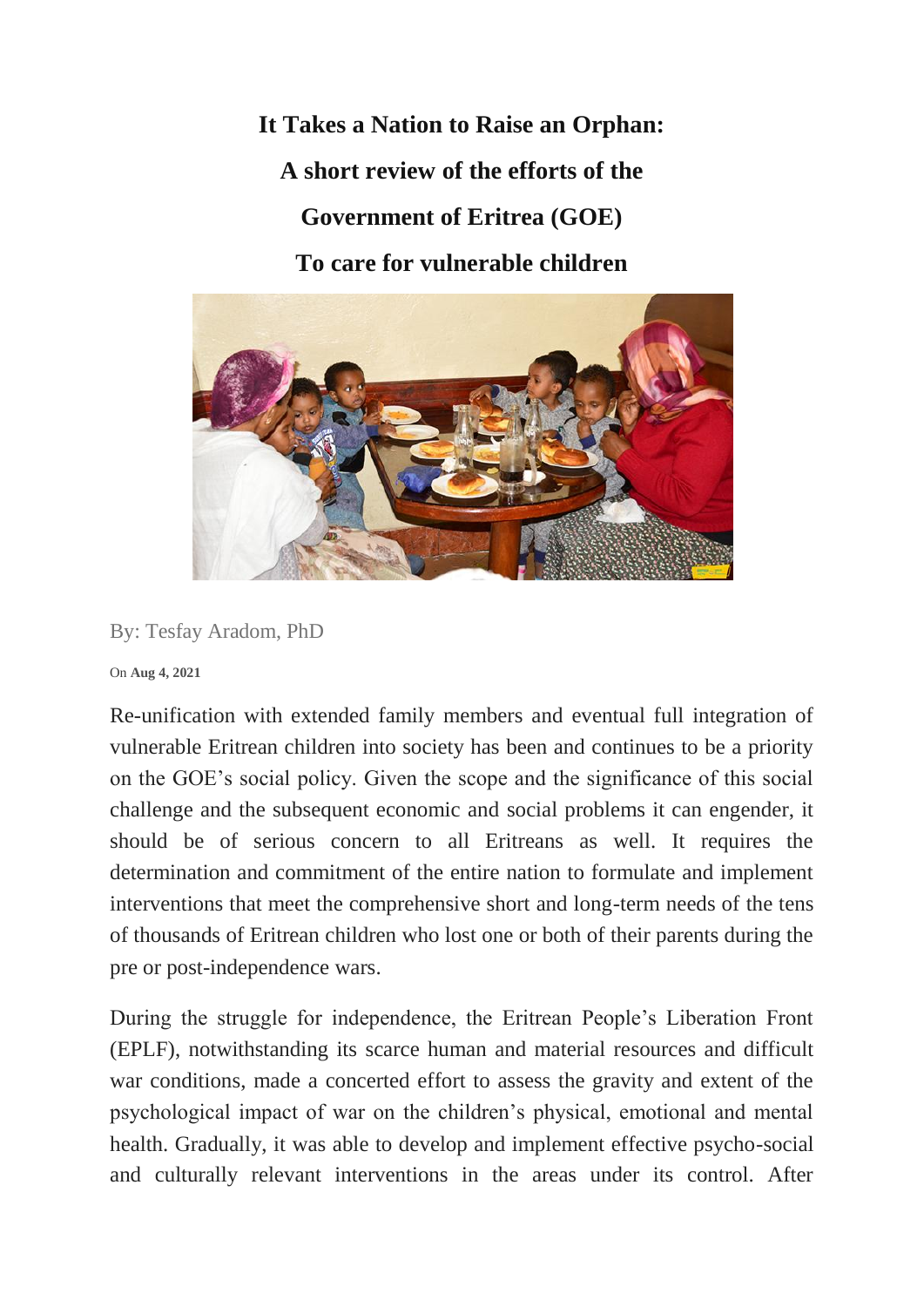independence, the Ministry of Labor and Social Welfare (MLSW), collaborated with its development partners and other relevant organizations to implement various projects and programs for children rendered vulnerable by difficult social conditions. The Ministry's actions are consistent with article 39 of the 1989 Convention on the Rights of a Child (CRC) which the GOE has been a signatory to since 1994; it states "State Parties should take all appropriate measures to promote the physical and psychological recovery and social reintegration of children who have been exposed to situations detrimental to their development". It is important to note that the MLSW is fully cognizant of the fact that socio-cultural and political factors play a critical role in either alleviating or exacerbating the potentially adverse psychological consequences of stressful psychosocial conditions on children. So, it made a concerted effort to identify and utilize traditional safety nets as mediating factors.



The main objective of these interventions was that these children, as beneficiaries of such programs, would be enabled to pursue and achieve their social, educational, and career goals and aspirations. Needless to say, the nation stands to gain immense long-term benefits from such compassionate and pragmatic interventions as these vulnerable children are enabled to successfully carry out their individual, parental, community, and national responsibilities and obligations. Hence, the above-stated collective effort should be viewed as a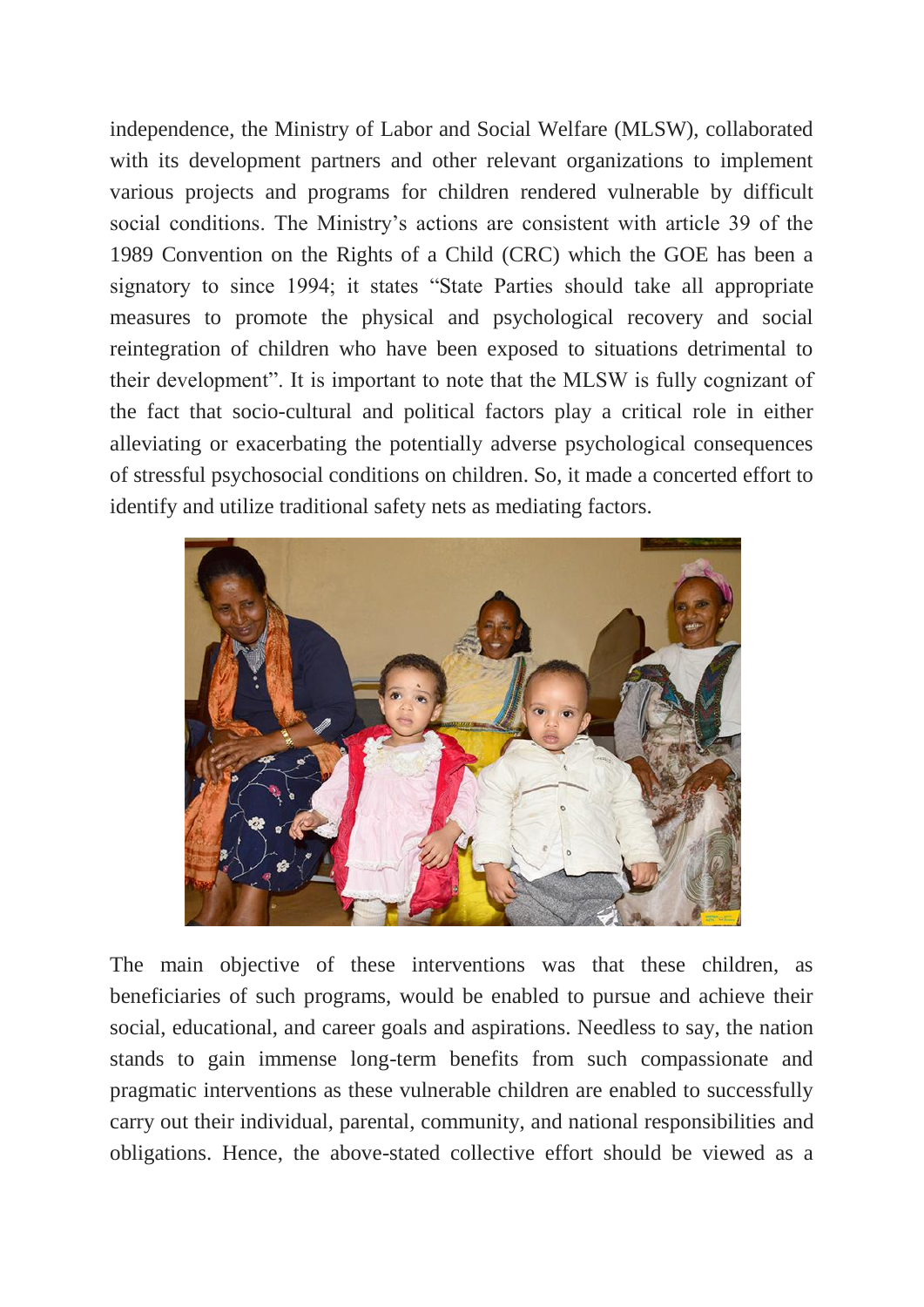human and material investment in the future of our children and the nation and deserves the unequivocal support of all Eritreans in the Diaspora.

A 1992-1993 survey conducted by the MLSW revealed there were thousands of vulnerable children as a result of the protracted war for independence. Cases may have increased in the aftermath of the 1998 unprovoked military invasion by the TPLF. In the Eritrean context, a child under the age of eighteen who has lost either one or both parents, or has been abandoned by or separated from a primary caretaker is deemed vulnerable and potentially at risk for experiencing socio-emotional and cognitive challenges. The survey inspired the development of the "Orphan Re-unification Project" which resulted in the successful reunification of tens of thousands of vulnerable children with members of their respective extended families. A similar project is known as the "Mahzel Project" was also launched in the second half of 2000 and continued until the end of 2002. It was intended to benefit approximately 9,000 children and 3600 families in the Gash- Barka, a region that experienced serious economic and social problems in the aftermath of 1998 of the TPLF invasion. The project's aim was to strengthen the traditional safety networks in the regions by providing incomegenerating financial assistance to the families of the children. Capacity analysis of the "Mahzel Project" to determine the extent to which the project met the comprehensive needs of the children showed positive results. The analysis indicated that the project enhanced the families' capacity to meet the emotional, social, and intellectual needs of the children and that the financial and social situations of the families were positively impacted. It also included recommendations to improve the project's cultural relevance and practicality.

As a viable alternative, for those orphans who could not be reunited with members of their immediate or extended family, the Ministry set up several community-based group homes. They were intended to provide comprehensive psychosocial care for 12-15 children. In these programs, a serious effort was made to maintain a healthy balance of age and gender and also keep siblings in the same group home. The children were cared for by a qualified live-in housemother assisted by full-time day staff. Local administrations, civic organizations and the community at large made a concerted effort to ascertain that the children were not socially stigmatized by ensuring their active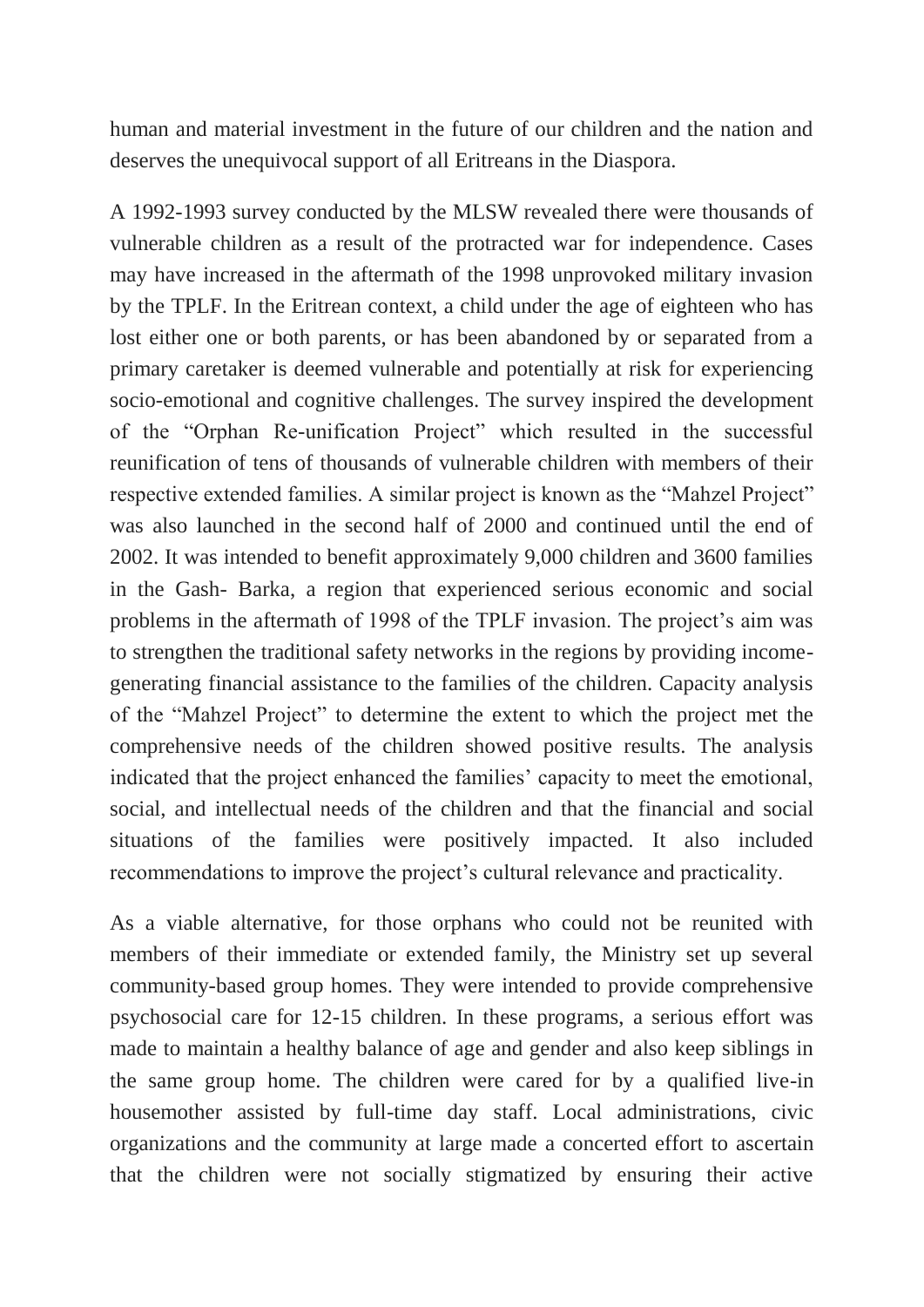involvement in all the educational, social and cultural activities of the communities in which their group homes are located. Visits to various group homes by this writer and anecdotal evidence indicated that such interventions were conducive to a healthy emotional, social and intellectual development of vulnerable children. Subsequent studies by the Ministry concluded that the programs made a positive contribution towards the realization of the Ministry's objective of raising productive and socially responsible citizens. Group Homes in Hagaz, Agordat, Barentu Ghinda, Decamhare, Mendeferra, Adi Keih, Afabet and Adiquala were among the many that were operational in the country.



As a last resort, children are placed in orphanages. At the time there were ten privately operated institutions caring for several hundred children. To help them improve the quality of their services, the MLSW made a concerted effort to standardize the care and operational functions in these institutions. It, therefore, took all the necessary steps to raise their human and institutional capacity and, thereby, enable them to adequately meet the psychosocial needs of the children under their care.

The main objective of this brief article is to demonstrate and underscore GOE's serious and longstanding commitment to social justice. Despite the myriad of